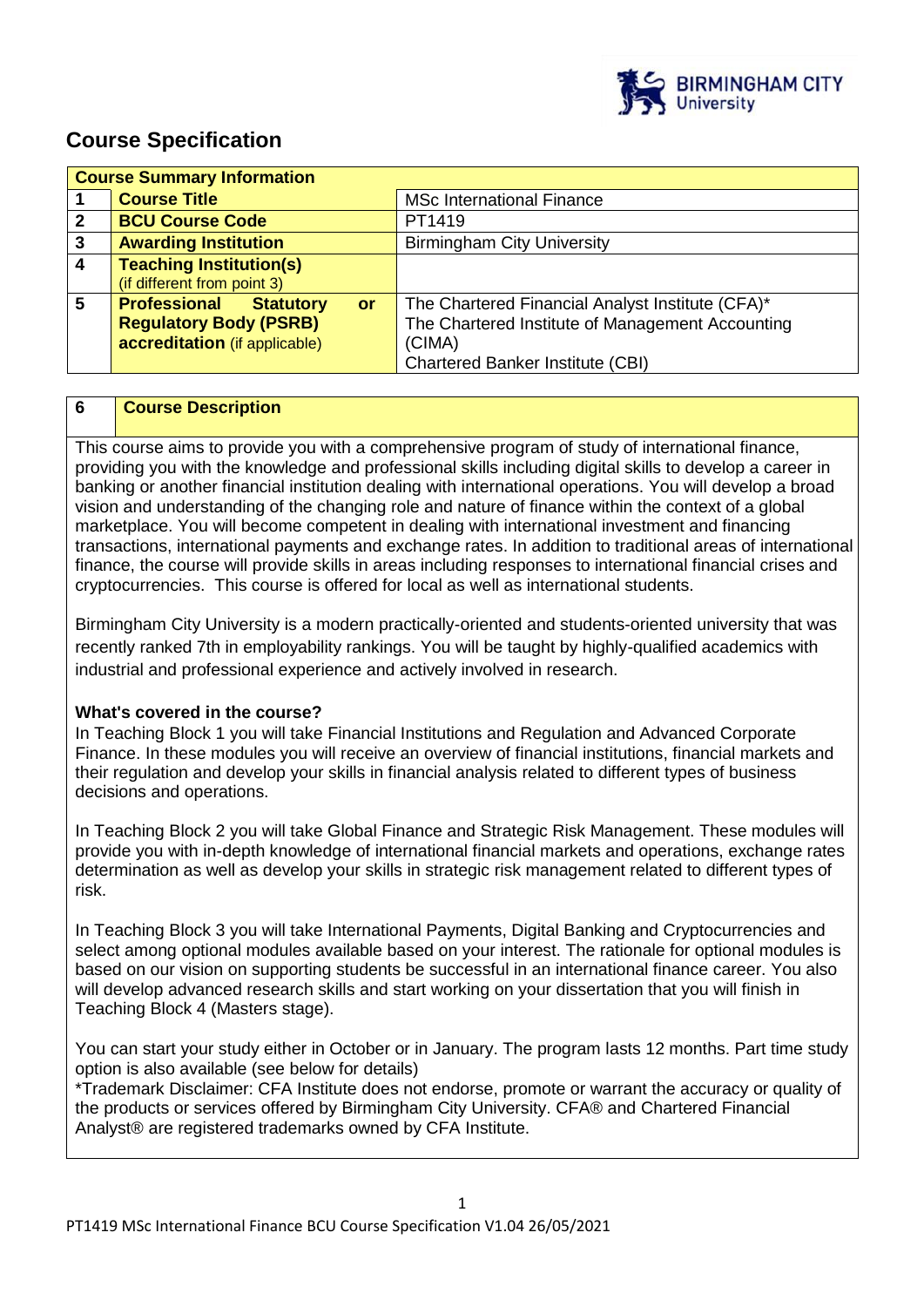

|    | <b>Course Awards</b>                                                                               |       |                                  |
|----|----------------------------------------------------------------------------------------------------|-------|----------------------------------|
| 7a | <b>Name of Final Award</b>                                                                         | Level | <b>Credits</b><br><b>Awarded</b> |
|    | Masters of Science in International Finance                                                        |       | 180                              |
| 7b | <b>Exit Awards and Credits Awarded</b>                                                             |       |                                  |
|    | Postgraduate Diploma in International Finance Postgraduate<br>Certificate in International Finance |       | 120<br>60                        |

# **8 Derogation from the University Regulations**  As per the derogation form submitted.

# **9 Delivery Patterns**

| <b>Mode(s) of Study</b> | <b>Location(s) of Study</b> | <b>Duration of Study</b> | Code(s) |
|-------------------------|-----------------------------|--------------------------|---------|
| <b>Full Time</b>        | Online                      | vear                     | PT1419  |
| Part time               | Online                      | 2 vears                  | PT1420  |

| 10 | <b>Entry Requirements</b>                                                                                                                                                                                                 |
|----|---------------------------------------------------------------------------------------------------------------------------------------------------------------------------------------------------------------------------|
|    | The admission requirements for this course are stated on the course page of the BCU website at<br>https://www.bcu.ac.uk/. In case of transfer from another BCU program, BCU guidelines and policies<br>should be followed |

| 11                      | <b>Course Learning Outcomes</b>                                                                                                                                                                                        |  |  |
|-------------------------|------------------------------------------------------------------------------------------------------------------------------------------------------------------------------------------------------------------------|--|--|
|                         | <b>Knowledge and Understanding</b>                                                                                                                                                                                     |  |  |
| 1                       | Appraise the nature of the contexts in which international financial institutions and businesses<br>can be seen as operating and functioning in the international markets.                                             |  |  |
| $\overline{2}$          | Knowledge of the major theoretical tools and theories of international finance, their relevance<br>and application for international investment, financing transactions, international payments and<br>exchange rates. |  |  |
| $\mathbf{3}$            | Critically analyse and establish the relationship between international finance theory and<br>empirical testing of the available data.                                                                                 |  |  |
| $\overline{\mathbf{4}}$ | Critically investigate the financing arrangements, governance mechanisms and structures of<br>business entities in an international context.                                                                           |  |  |
| 5                       | Critically analyse the factors influencing the financial behaviour and opportunities of private<br>individuals or global investors in an international context.                                                        |  |  |
| 6                       | Exhibit ability to apply advanced financial decision making, mathematical and econometric<br>techniques including digital skills to solve a range of international financial problems.                                 |  |  |
| $\overline{7}$          | Evaluate international finance activities in the economy, and the factors that are changing these<br>activities over time.                                                                                             |  |  |
| 8                       | Exhibit knowledge of different corporate governance standards and ethical practices.                                                                                                                                   |  |  |
| <b>Skills</b>           |                                                                                                                                                                                                                        |  |  |
| 9                       | Critical evaluation of arguments and evidence.                                                                                                                                                                         |  |  |
| 10                      | Independent and self-managed learning.                                                                                                                                                                                 |  |  |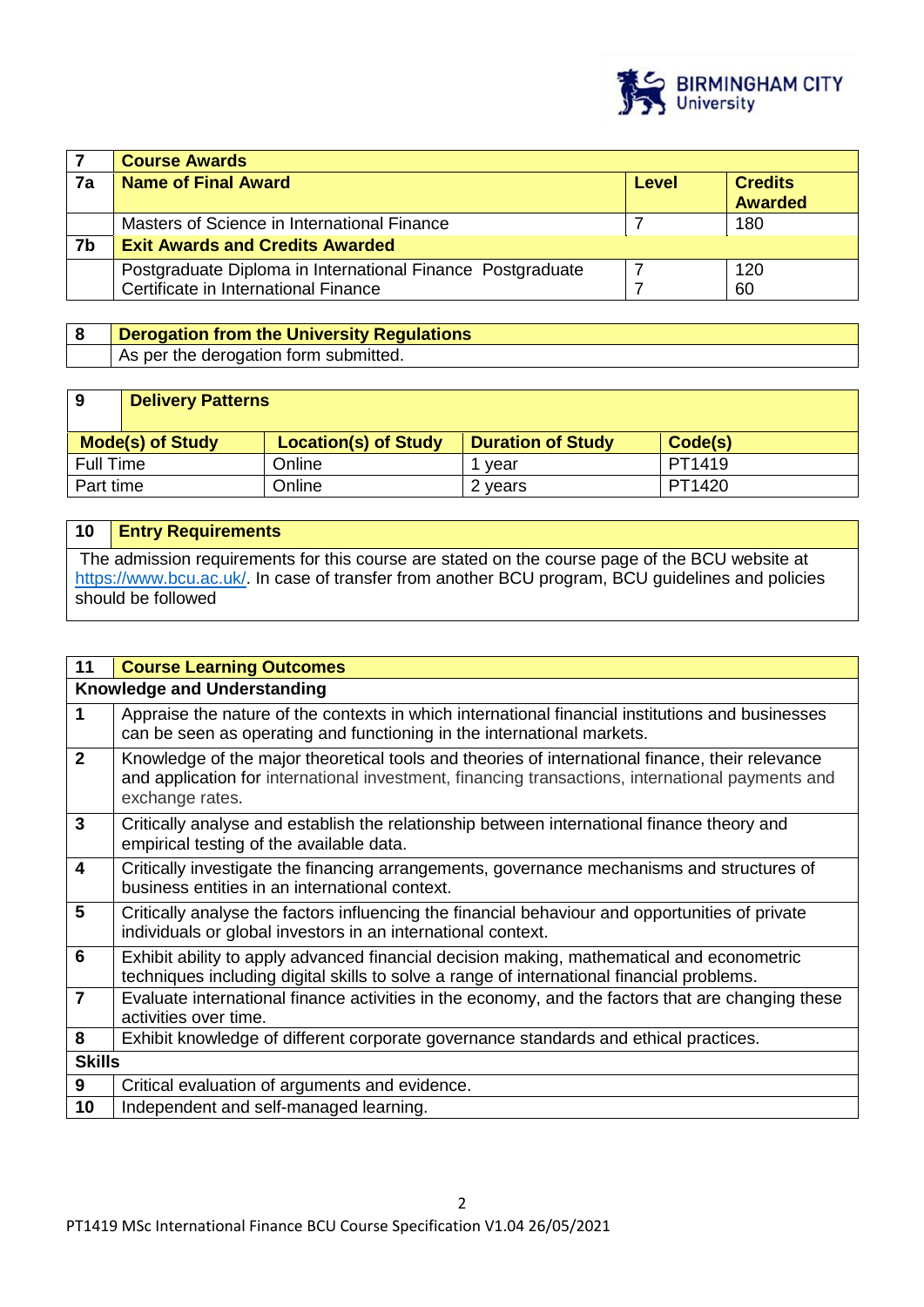

| $\vert$ 11 | Analysis, filtering and evaluation of data, and drawing reasoned conclusions concerning<br>structured and, to a more limited extent, unstructured problems from a given set of data and<br>from data acquired by the student.  |
|------------|--------------------------------------------------------------------------------------------------------------------------------------------------------------------------------------------------------------------------------|
| 12         | Location, extraction and analysis of data from multiple sources, including acknowledging and<br>referencing of sources.                                                                                                        |
| 13         | Numeracy, including the processing and analysis of financial and other numerical data and the<br>appreciation of statistical concepts at an appropriate level.                                                                 |
| 14         | Using contemporary information and communications technology for the acquisition, analysis<br>and communication of financial information.                                                                                      |
| 15         | Communication, including presenting quantitative and qualitative information, together with<br>analysis, argument and commentary, in a form appropriate to the intended audience, and oral as<br>well as written presentation. |
| 16         | Working with others (such as through small group projects).                                                                                                                                                                    |

| 12a | Level 7:                                                                                                                                  |                                                                        |                     |
|-----|-------------------------------------------------------------------------------------------------------------------------------------------|------------------------------------------------------------------------|---------------------|
|     | In order to complete this course a student must successfully complete all the following<br>required/core modules (totalling 180 credits): |                                                                        |                     |
|     | <b>Module Code</b>                                                                                                                        | <b>Module Name</b>                                                     | <b>Credit Value</b> |
|     | <b>FIN7021</b>                                                                                                                            | <b>Strategic Risk Management</b>                                       | 20                  |
|     | ACC7033                                                                                                                                   | <b>Global Finance</b>                                                  | 20                  |
|     | <b>FIN7026</b>                                                                                                                            | <b>Advanced Corporate Finance</b>                                      | 20                  |
|     | <b>FIN7XXX</b>                                                                                                                            | <b>Financial Institutions and Regulation</b>                           | 20                  |
|     | <b>FIN7XXX</b>                                                                                                                            | International Payments, Digital Banking and<br><b>Cryptocurrencies</b> | 20                  |
|     | <b>ACC7031</b>                                                                                                                            | <b>Research Skills and Dissertation/Project</b>                        | 60                  |
|     | <b>FIN7028</b>                                                                                                                            | <b>Islamic Social Finance</b>                                          | 20                  |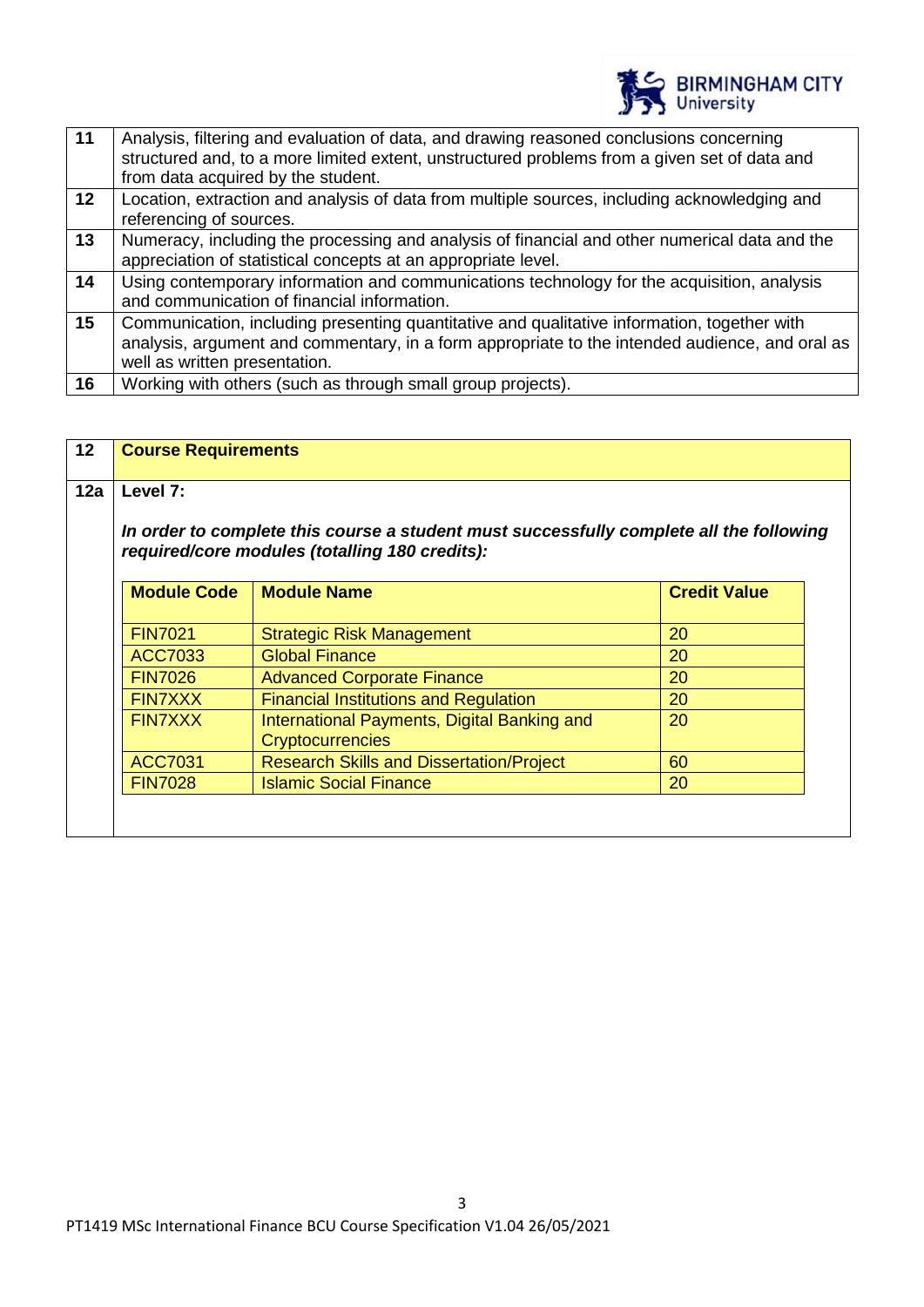

# **12b Structure Diagram**

*Please note list of optional modules is indicative only. Students' choice will not be guaranteed for optional modules but a fair and transparent process will be adopted and shared with students.* 

|                                          | FT - MSc International Finance                                                          |                                                                                                             |
|------------------------------------------|-----------------------------------------------------------------------------------------|-------------------------------------------------------------------------------------------------------------|
| <b>Teaching Block 1</b><br>(Oct Nov Dec) | FIN7026 Advanced Corporate<br>Finance (20 credits)                                      | FINZXXX Financial Institutions and<br>Regulation (20 credits)                                               |
| Teaching Block 2<br>(Jan Feb March)      | ACC7033 Global Finance (20<br>credits)                                                  | <b>FIN7021</b><br>Strategic Risk Management<br>(20 credits)                                                 |
| Teaching Block 3<br>(April May June)     | FIN7XXX International Payments,<br>Digital Banking and<br>Cryptocurrencies (20 credits) | Core<br>Research skills and Dissertation Project<br>(60 credits - Starts)<br>FIN7028 Islamic Social Finance |
| Teaching Block 4<br>(July Aug Sept)      | Research Skills and Dissertation Project (60<br>credits finishes)                       |                                                                                                             |

## **Full Time Course Structure – October Intake**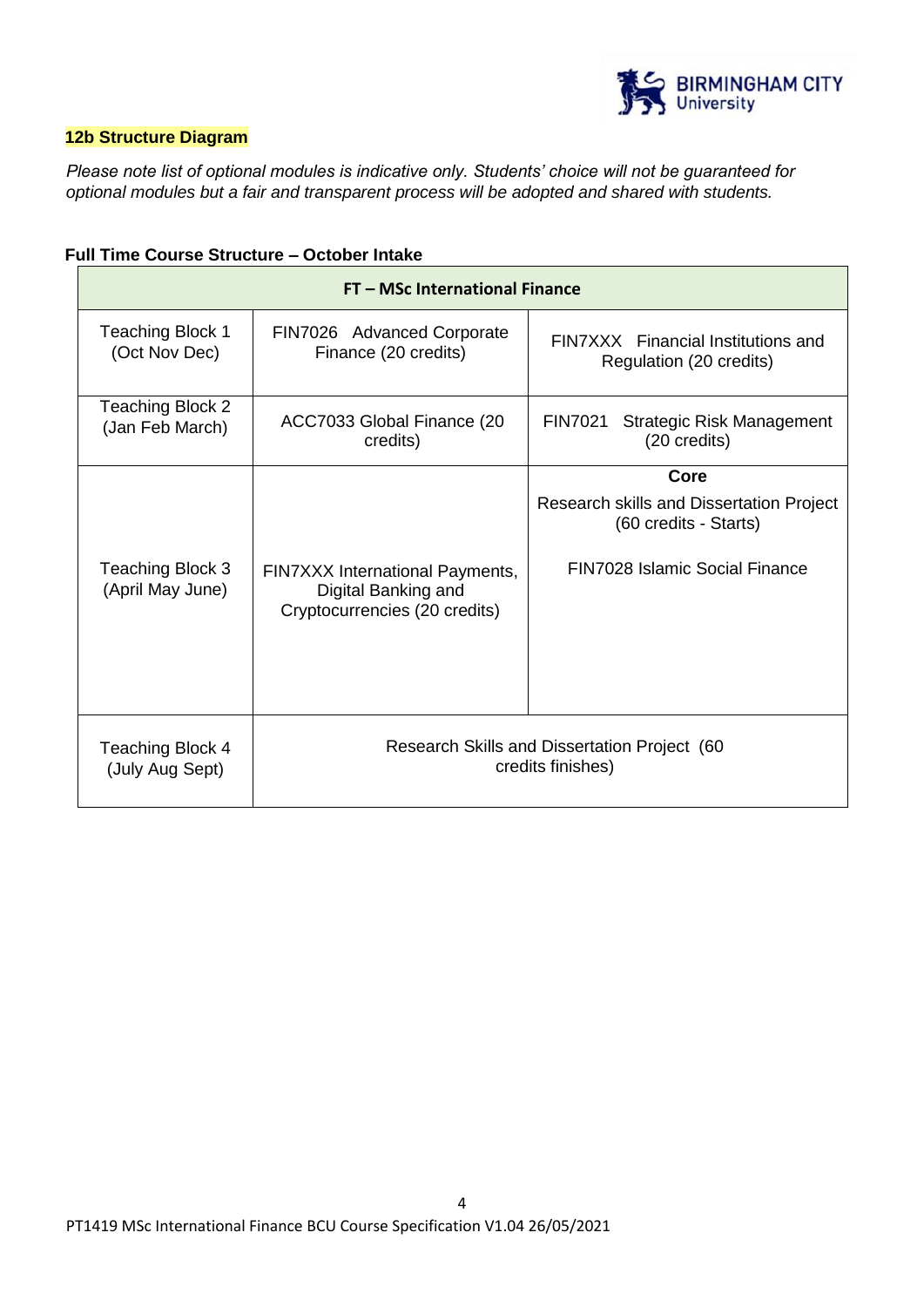

# **Part Time Course Structure – October Intake**

| <b>PT - MSc International Finance</b> |                                                                                                          |                                                                                                                                                       |
|---------------------------------------|----------------------------------------------------------------------------------------------------------|-------------------------------------------------------------------------------------------------------------------------------------------------------|
|                                       | <b>Teaching Block 1</b><br>FIN7026 Advanced Corporate<br>Finance (20 credits) – Oct Nov Dec              | <b>Teaching Block 2</b><br>FIN7033 Strategic Risk Management<br>(20 credits)- Jan Feb March                                                           |
|                                       |                                                                                                          | <b>Teaching Block 4</b>                                                                                                                               |
| Year 1                                | <b>Teaching Block 3</b>                                                                                  | FIN7028 Islamic Social Finance -<br><b>July Aug Sept</b>                                                                                              |
|                                       | Core                                                                                                     |                                                                                                                                                       |
|                                       | FIN7XXX International Payments,<br>Digital Banking and Cryptocurrencies<br>(20 credits) - April May June |                                                                                                                                                       |
|                                       | <b>Teaching Block 1</b>                                                                                  | <b>Teaching Block 2</b>                                                                                                                               |
|                                       | FIN7XXX Financial Institutions and<br>Regulation (20 credits)                                            | FIN7XXX Global Finance (20 credits)<br>(20 Credits) - Jan Feb March                                                                                   |
| Year <sub>2</sub>                     |                                                                                                          | <b>Research Skills and</b><br><b>Dissertation Project</b><br>(60 credits starts)                                                                      |
|                                       |                                                                                                          | <b>Teaching Block 3 &amp; Teaching Block 4</b><br>Research Skills and Dissertation Project (60 credits finishes)<br>- April May June July August Sept |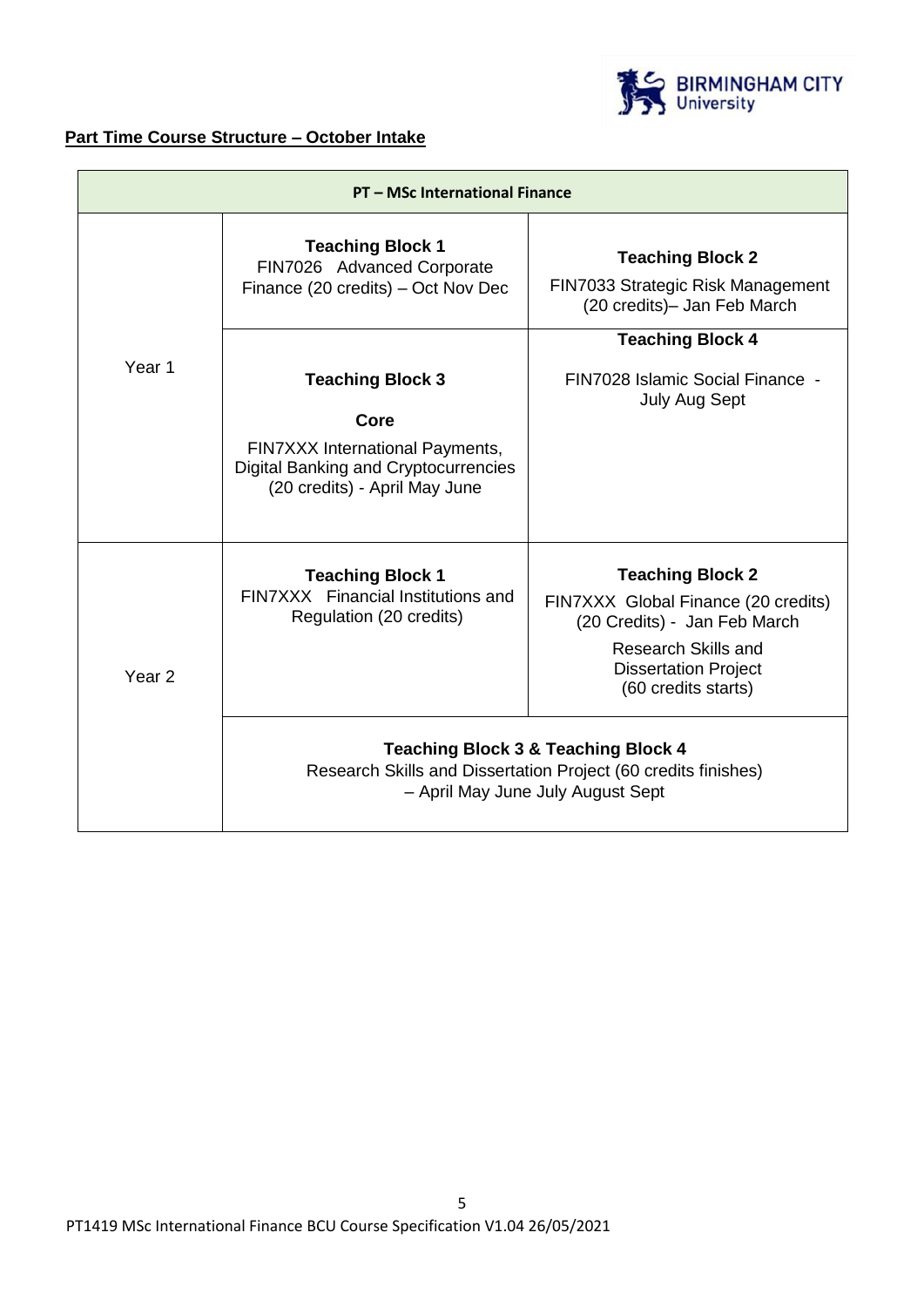

# **Full time Course Structure – January Intake**

| FT - MSc International Finance             |                                                                                         |                                                                                                     |  |
|--------------------------------------------|-----------------------------------------------------------------------------------------|-----------------------------------------------------------------------------------------------------|--|
| <b>Teaching Block 1</b><br>(Jan Feb March) | FIN7026 Advanced Corporate<br>Finance (20 credits)                                      | <b>FINZXXX Financial Institutions and</b><br>Regulation (20 credits)                                |  |
| Teaching Block 2<br>(April May June)       | ACC7033 Global Finance (20<br>credits)                                                  | <b>FIN7021</b><br><b>Strategic Risk Management</b><br>(20 credits)                                  |  |
|                                            |                                                                                         | Core                                                                                                |  |
| Teaching Block 3<br>(July Aug Sept)        | FIN7XXX International Payments,<br>Digital Banking and<br>Cryptocurrencies (20 credits) | Research skills and Dissertation Project<br>(60 credits - Starts)<br>FIN7028 Islamic Social Finance |  |
| Teaching Block 4<br>(Oct Nov Dec)          | Research skills and Dissertation Project (60<br>credits finishes)                       |                                                                                                     |  |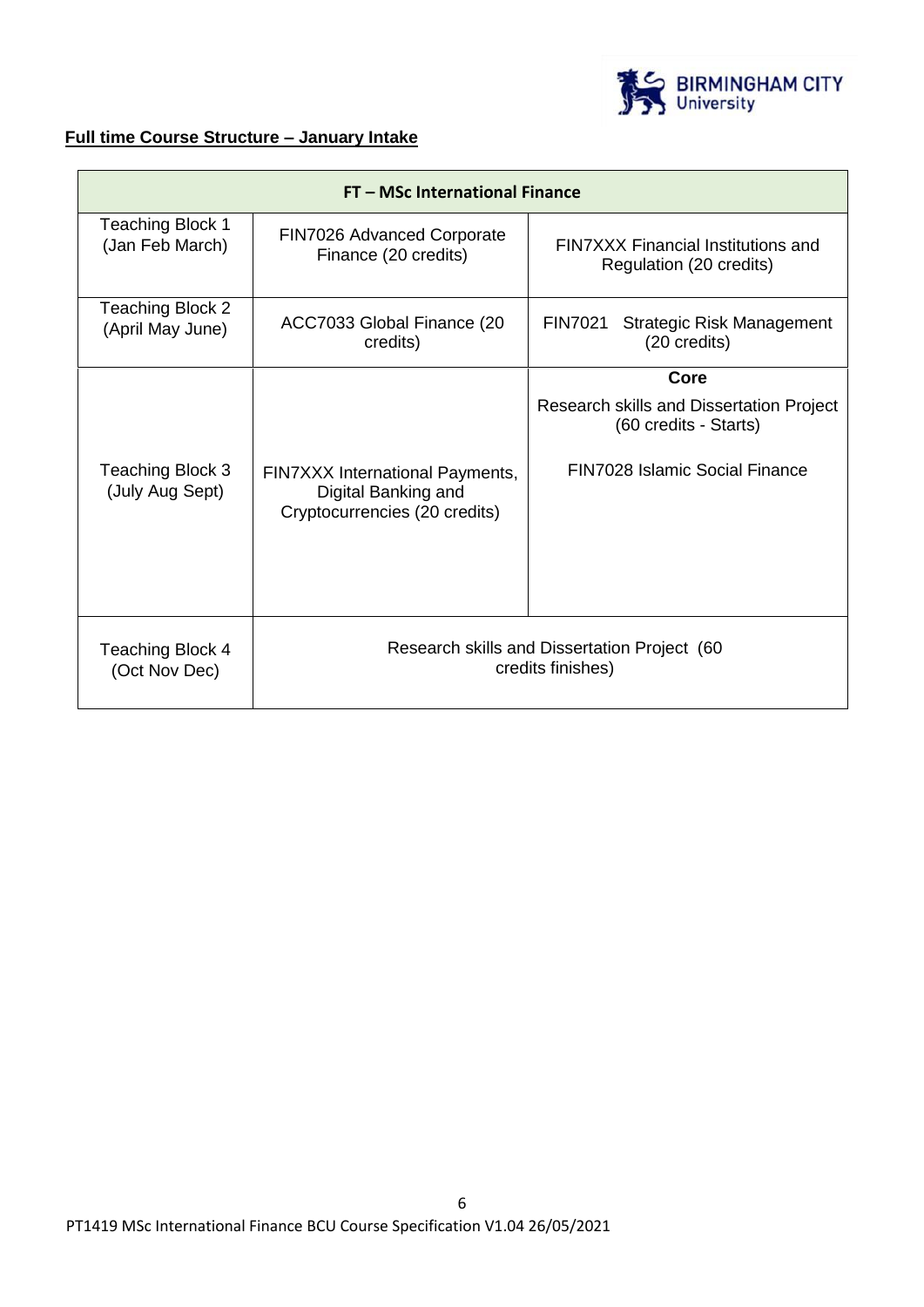

# **Part Time Course Structure – January intake**

| PT - MSc International Finance - Jan Start |                                                                                                                                                   |                                                                                                                                                                                     |
|--------------------------------------------|---------------------------------------------------------------------------------------------------------------------------------------------------|-------------------------------------------------------------------------------------------------------------------------------------------------------------------------------------|
|                                            | <b>Teaching Block 1</b><br>FIN7026 Advanced Corporate<br>Finance (20 credits) - Jan Feb March                                                     | <b>Teaching Block 2</b><br>FIN7033 Strategic Risk Management<br>(20 credits)- April May June                                                                                        |
| Year 1                                     | <b>Teaching Block 3</b><br>Core<br>FIN7XXX International Payments,<br><b>Digital Banking and Cryptocurrencies</b><br>(20 credits) - July Aug Sept | <b>Teaching Block 4</b><br>FIN7028 Islamic Social Finance -<br>Oct Nov Dec                                                                                                          |
| Year <sub>2</sub>                          | <b>Teaching Block 1</b><br>FIN7XXX Financial Institutions and<br>Regulation (20 credits)- Jan Feb<br>March                                        | <b>Teaching Block 2</b><br>FIN7XXX Global Finance (20 credits)<br>(20 Credits) - April May June<br><b>Research Skills and</b><br><b>Dissertation Project</b><br>(60 credits starts) |
|                                            |                                                                                                                                                   | <b>Teaching Block 3 &amp; Teaching Block 4</b><br>Research Skills and Dissertation Project (60 credits finishes)<br>-July August Sept Oct Nov Dec                                   |